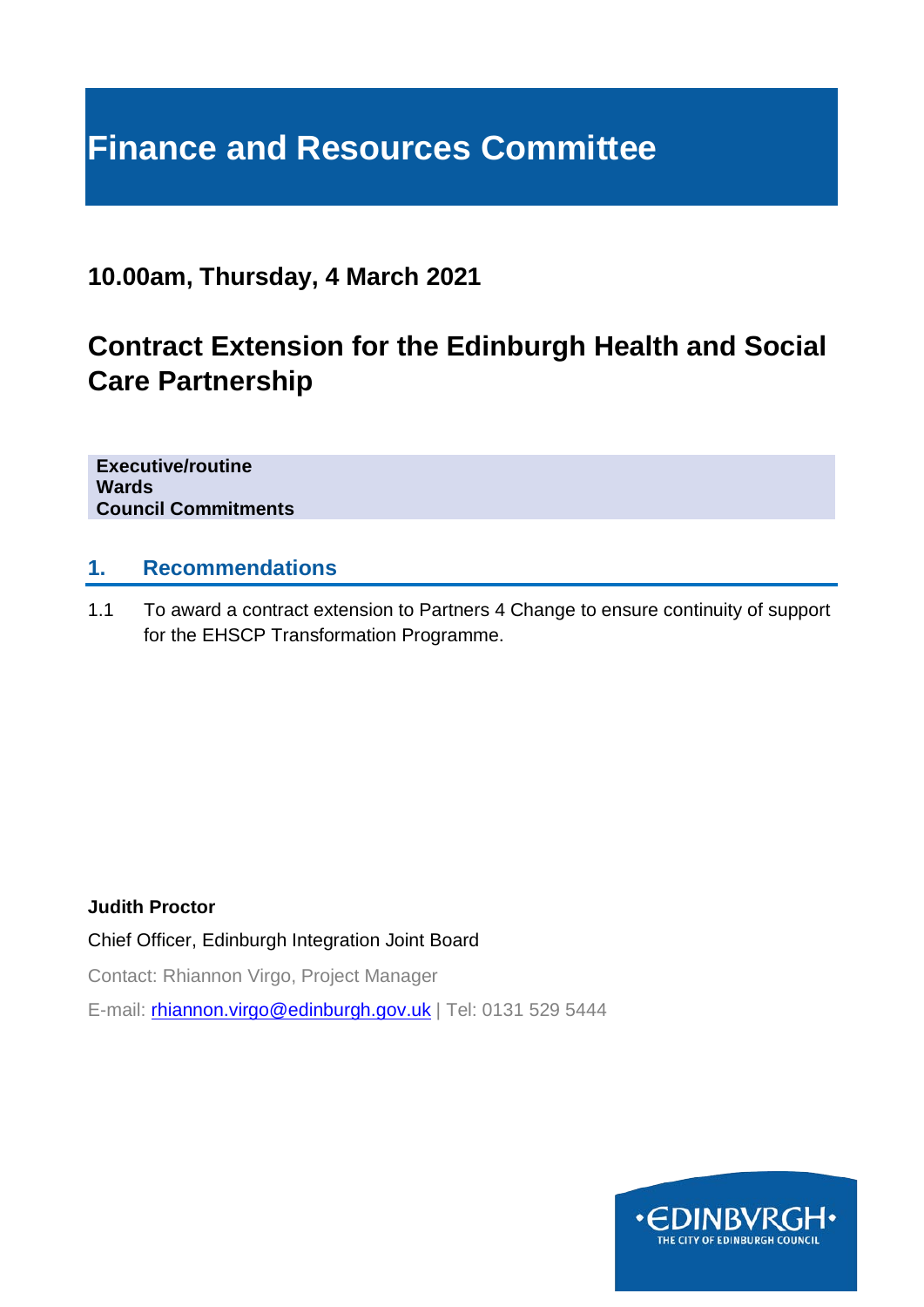**Report**

# **Contract Extension for the Edinburgh Health and Social Care Partnership**

## **2. Executive Summary**

- 2.1 Partners 4 Change has been supporting the Edinburgh Health and Social Care Partnership since April 2019 with the implementation of the 3 Conversations approach, which is a key element of the Strategic Plan 2019 -2022.
- 2.2 The original contract with Partners 4 Change expired on 1 April 2020 and was extended to 2 April 2021 under urgency provisions, as described in section 4.1 of the Committee Terms of Reference and Delegated Functions, by the Chief Officer of the EIJB, in consultation with the Convenor of the Finance and Resources Committee, subject to the matter being reported to the next meeting of the Committee on 21 May 2020.
- 2.3 The value of the contract is £80,000 with up to a further £12,000 allowed for expenses. These fees will be contained within the Edinburgh Health and Social Care Partnership's existing revenue budget for the financial year 2021/2022.
- 2.4 The current contract expires on 2 April 2021. It is proposed that the contract be extended for a further year, with an additional 3 months offered free of charge to reflect the difficulties in delivering services between March and June 2020.

#### **3. Background**

- 3.1 In March 2019, the Finance and Resources Committee approved the direct award, via a 12-month contract to Partners 4 Change, to support the implementation of the 3 Conversations approach within the Edinburgh Health and Social Care Partnership (EHSCP).
- 3.2 3 Conversations is a key aspect of the Edinburgh Integration Joint Board's (EIJB) transformation agenda, as set out in the Strategic Plan 2019 -2022. The transformation programme seeks to respond to current areas of underperformance and build a sustainable, high quality health and social care system for the future within Edinburgh.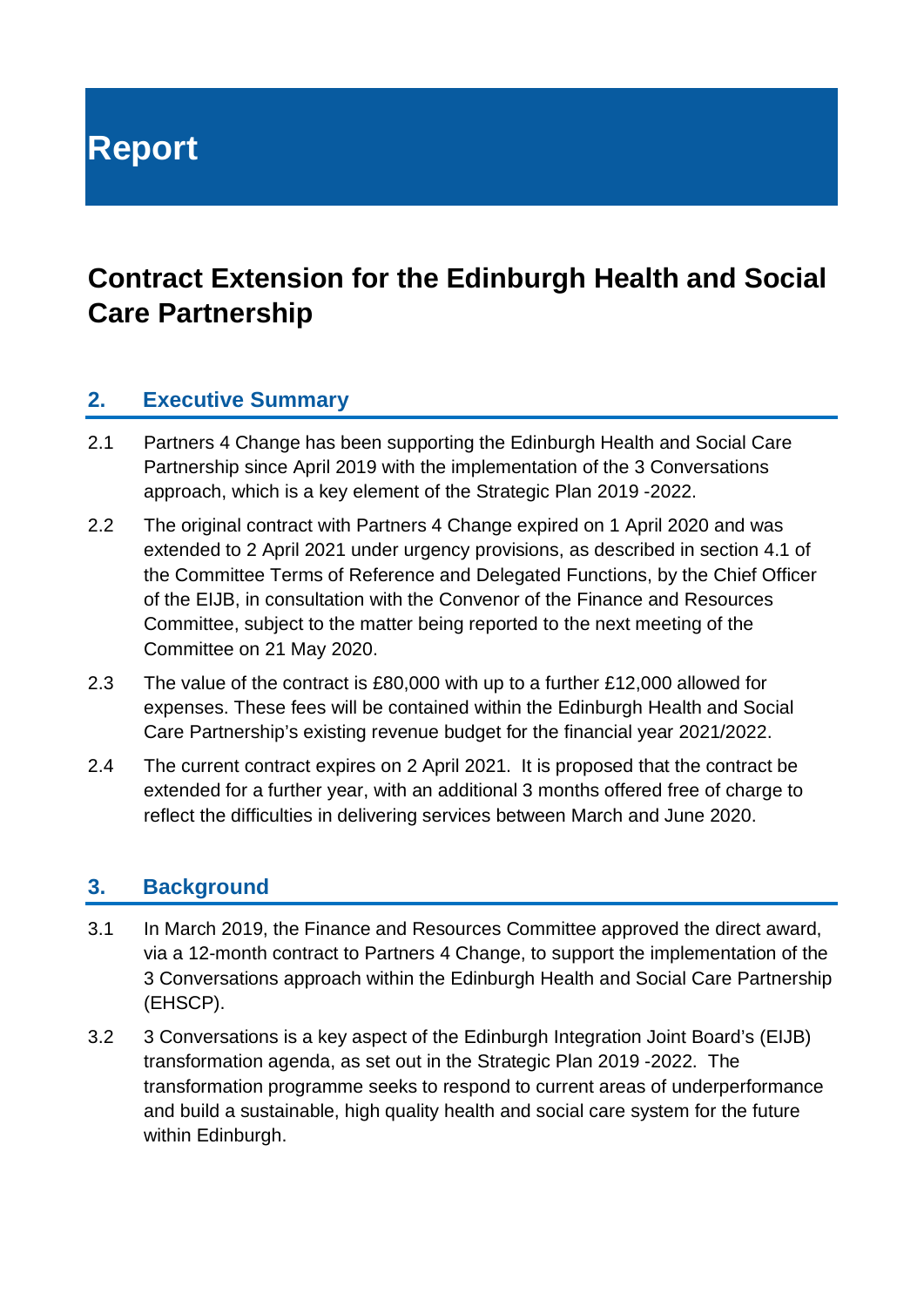# **4. Main report**

- 4.1 In February 2019, the EIJB approved ring-fenced funding to support the establishment of a transformation programme to effect significant and sustainable change across the health and social care system in Edinburgh. One of the key priorities of the programme is the embedding of widespread cultural change in the way that frontline teams practice and engage with people and families across the city.
- 4.2 The 3 Conversations approach is at the heart of the EIJB's transformation ambitions. Owned and trademarked by Partners 4 Change, 3 Conversations offers a unique model for the redesign of health and social care service delivery. It is based on the principle that the EHSCP should focus not on the function of care management and its processes, but rather on organising its resources around having "three conversations" effectively.
- 4.3 In March 2019, the Finance and Resources Committee agreed the direct award, via waiver, of a contract to Partners 4 Change to support transformational change within the EHSCP.
- 4.4 The 3C project has delivered 10 innovation sites including approximately 100 staff, with two more ready to go live shortly and more in the pipeline. Initial findings from the progress report commissioned in March 2020 were generally positive, with 71% of new people being supported at Conversation 1 without the need to progress to formal service provision. Only 14% of new people required paid-for services, compared to 24% previously. Staff were able to respond very quickly, with the average wait to see a worker reduced from 40 days to 3.8 days. Most teams managed to operate without a waiting list through the period under evaluation, and staff reported enjoying working in a more collaborative way, by eradicating formal referrals within teams, and through the use of huddles and reflective practice sessions.
- 4.5 The impact of Covid caused an initial period of uncertainty and slowed progress between March and June 2020, as the Partnership adjusted to pandemic restrictions and some staff were redeployed. However, the project team continued to plan for further implementation and supported innovation sites to resume normal activities. P4C switched to virtual support and this proved to work well, cutting out travel time and increasing the productive hours available for support.
- 4.6 In July 2020 a new site in the Community Rehabilitation Support Services went live, and a further two new sites followed in the North West and South East Localities in October and November. Staff in these areas have implemented the 3C approach extremely well despite the ongoing challenges they face with Covid.
- 4.7 In 2021, new sites in South West, South East and Mental Health have been scoped and will go live throughout January and February. There is a pipeline of a further 3 sites already identified and more to follow.
- 4.8 To ensure that 3C is tested fully across all areas of the Partnership, a key goal is to test and implement the approach within NHS teams. P4C is crucial to supporting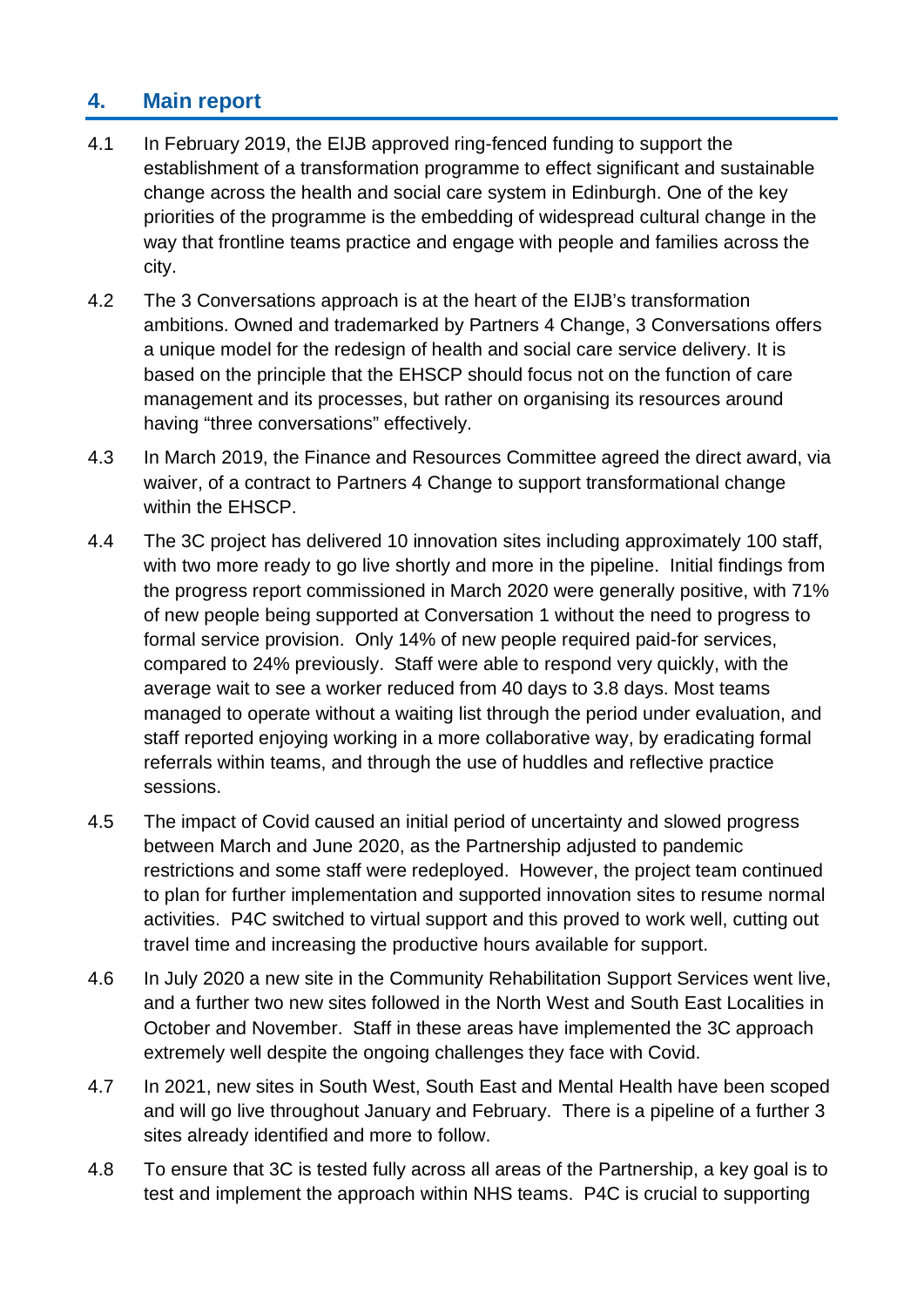the development of NHS innovation sites, and early work has been undertaken with the Astley Ainslie Hospital to identify a site there. It is intended that an extension of the contract would allow the project to utilise P4C support to extend the roll out into further NHS areas.

#### **5. Next Steps**

- 5.1 The project will be extended into NHS areas of the Partnership throughout 2021/22, with the aim of proving the effectiveness of the approach across both health and social care services.
- 5.2 Work is underway to embed the 3C approach into the way we do business, including the appointment of a 3C Operations Manager post to ensure that further consultancy support is not required from 2022.

# **6. Financial impact**

- 6.1 The value of the contract extension will be £80,000, plus up to a further £12,000 for expenses. The cumulative spend for the total contract over 3 years will be £276,000. This will be contained within the existing revenue budget for 2020/2021.
- 6.2 In previous years expenses of £12,000 per year have been paid, however, this year is proposed that these are paid only if used, given the restrictions on travel for the foreseeable future.
- 6.3 As the original contract was a direct award via waiver, there is some risk of challenge due to non-compliance with the Procurement Reform Act 2014.
- 6.4 Contract Standing Order 9 provides an option to waive standing orders where the requirement is in the Council best interest having regard for best value, risk, principles of procurement and the impact upon service users.

## **7. Stakeholder/Community Impact**

- 7.1 The 3 Conversations model supports more person-centred and effective provision of support for individuals and their families across Edinburgh.
- 7.2 The award of this contract will ensure that the current governance of the EIJB is strengthened, helping to support delivery of the transformation programme and Strategic Plan.
- 7.3 There are no adverse impacts relating to carbon, climate change or sustainable development arising from the contents of this report.

## **8. Background reading/external references**

8.1 [Report to Finance and Resources Committee, 7 March 2019](https://democracy.edinburgh.gov.uk/Data/Finance%20and%20Resources%20Committee/20190307/Agenda/item_716_-_contract_waiver_for_the_edinburgh_health_and_social_care_partnershippdf.pdf)